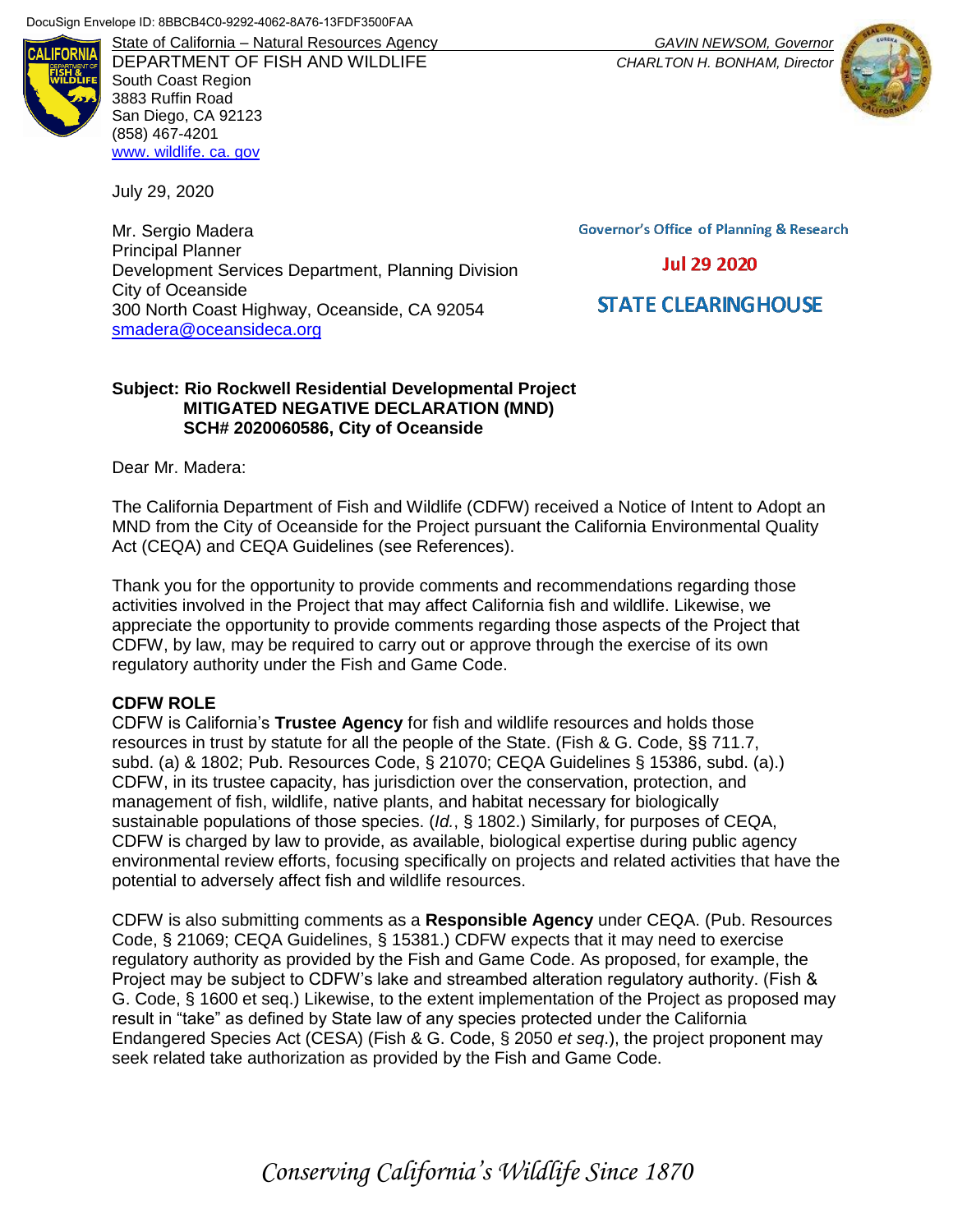Mr. Sergio Madera City of Oceanside, Development Services Department July 29, 2020 Page 2 of 11

CDFW also administers the Natural Community Conservation Planning (NCCP) program, a California regional habitat conservation planning program. The City of Oceanside (City) has participated in the NCCP program by preparing a draft Subarea Plan (SAP) under the San Diego County Multiple Habitat Conservation Plan (MHCP). However, the SAP has not been finalized and has not been adopted by the City or received permits from the Wildlife Agencies (jointly, CDFW and the U.S. Fish and Wildlife Service (USFWS)).

## **PROJECT DESCRIPTION SUMMARY**

## **Proponent:** City of Oceanside (City)

**Objective:** Sheldon Development, LLC (Applicant), proposes to construct 104-unit Planned Development Plan (54 for-sale, three-story attached and 50 for-sale, two-story detached singlefamily homes), private recreation and open space areas, landscaping, and associated parking on the 11.54-acre Rio Rockwell Site (APN 158-101-28-00 and portions of 158-103-15-00). Offsite improvements include curb, gutter, sidewalk, and underground utility connection in both Frazee Road and Old Grove Road. This intersection would be improved with a roundabout to include median divided traffic lanes to enter and exit, with an exclusive right-turn lane for all flows of traffic, as well as pedestrian crosswalks across each roadway and mountable area in the center roundabout median. The Applicant, through consultation with the City, CDFW, and USFWS, proposes to transfer a portion of the existing Draft Subarea Hardline Preserve area at the Rio Rockwell Site, approximately 6 acres, to the Rancho Del Oro Site. The Rio Rockwell Site would maintain a 4.06-acre, 1,785.5-linear-foot biological buffer with an average width of 100-feet, consistent with the Draft Subarea Plan's conservation and buffer requirements. The Rancho Del Oro Site is owned by the City of Oceanside and would remain in the City's ownership. The exchange would result in a net-benefit to the hardline preserve area within the City as the replacement acreage at the Rancho Del Oro Site is considered environmentally superior since it supports habitat occupied by coastal California gnatcatcher (*Polioptila californica californica*), a federally threatened species. No development would occur at the Rancho Del Oro Site as the intent of this Project Site is to be set aside as a hardline preserve area under the Draft SAP.

### **Location:**

Rio Rockwell Site: The approximately 12‐acre Rio Rockwell site is located in the City of Oceanside, California on the U.S. Geological Survey (USGS) Map San Luis Rey topographic map, Section 9, Township 11 South, Range 4 West. The site is located west of Frazee Road and north of Old Grove Road (Figures 1 and 2). The Assessor's Parcel Number (APN) for the site includes 158-101-28 and the southern portion of 158-103-15.

Rancho Del Oro Site: The approximately 6-acre Rancho Del Oro site is located in the City of Oceanside, California on the USGS 7.5-Minute San Luis Rey topographic map, Section 17, Township 11 South, Range 4 West. The site is located west of Rancho Del Oro Drive and south of State Route 76. The site is located on the northeastern portion of APN 160-020-49.

### **Biological Setting:**

Rio Rockwell Site Characteristics: the approximately 12‐acre Rio Rockwell site consists primarily of ruderal/disturbed habitat with small patches of sandbar willow thicket and southern cottonwood/willow riparian forest vegetation types. A total of 0.76 acre of sandbar willow thicket was mapped within the central portions of the site. On-site, this community is almost completely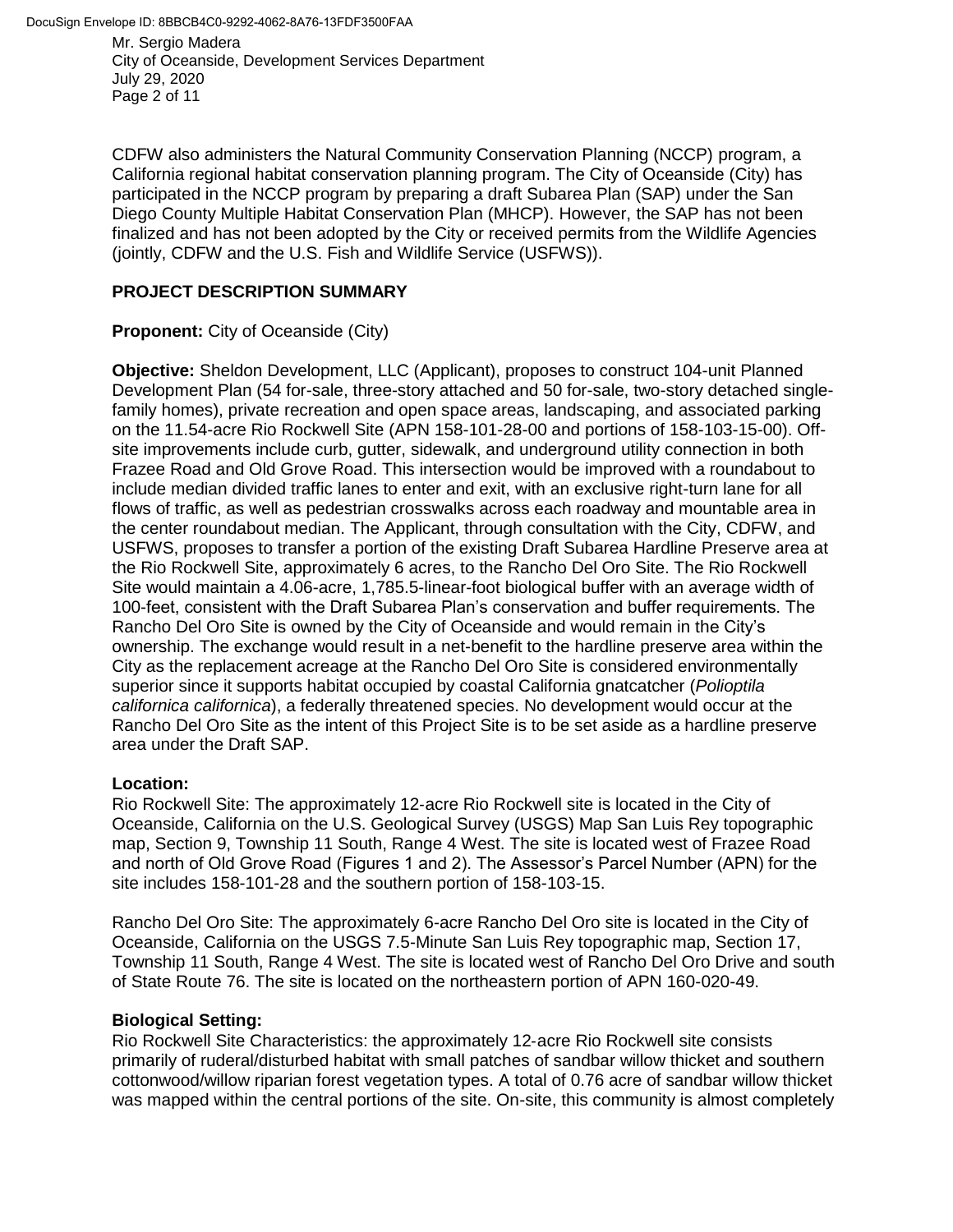Mr. Sergio Madera City of Oceanside, Development Services Department July 29, 2020 Page 3 of 11

dominated by sandbar willow (*Salix exigua*) with Fremont's cottonwood (*Populus fremontii*) saplings sparsely scattered throughout. A total of 0.40 acre of southern cottonwood and willow riparian forest was mapped along the northern edge of the site. Southern cottonwood willow riparian forest (SCWRF), is dominated by willow spices (*Salix sp*.), mulefat (*Baccharis salicifolia ssp*. *salicifolia*), Fremont's cottonwood, elderberry (*Sambucus sp*.), and western sycamore (*Platanus racemosa*). Portions of SCWRF consists of white alder (*Alnus rhombifolia*), tree tobacco (*Nicotiana glauca*), castor bean (*Ricinus communis*), and eucalyptus trees (*Eucalyptus sp*.) The site supports one drainage feature located along the western extent of the site and consists of a riprap lined drainage outlet. Immediate surrounding land uses include residential development to the south, west, and east. The San Luis Rey River is located off-site, but immediately adjacent to the site to the north. Although no sensitive species were detected onsite, several species have a potential to occur onsite. The northern harrier (*Circus hudsonius*), white-tailed kite (*Elanus leucurus*), least Bell's vireo (*Vireo bellii pusilus*), southwestern willow flycatcher (*Empidonax trailii*) have potential to occur onsite, of which the least Bell's vireo and southwestern willow flycatcher are known to occur in the San Luis Rey River along the northern border of the project.

Rancho Del Oro Site Characteristics: The approximately 6‐acre Rancho Del Oro site consists primarily of coastal sage scrub and nonnative grassland vegetation types. The site contains 2.63 acres of Diegan Coastal sage scrub (CSS), dominated by California buckwheat (*Eriogonum fasciculatum*), California sagebrush (*Artemisia californica*), black sage (*Salvia mellifera*), coyote brush (*Baccharis pilularis*), California brittlebush (*Encelia californica*), and white sage (*Salvia apiana*). Portions of the CSS contain shrubs such as Laurel sumac (*Malosma laurina*), toyon *(Heteromeles arbutifolia*), and coastal prickly pear (*Opuntia littoralis*). The CSS is considered high quality because of its health, species diversity, and plant density. A total of 0.05 acre of disturbed CSS habitat was mapped in the southwestern portion of the site. The disturbed CSS includes mainly non-native forbs and grasses but also includes individuals of native vegetation indicative of coastal sage scrub. Approximately 2.71 acres of the central and southeastern portions of the site are comprised of non-native grassland habitat. The non-native grassland habitat is dominated with grass and forb species including rattail fescue (*Vulpia myorus*), summer mustard (*Hirshfeldia incana*), tocalote (*Centaurea melitensis*), Italian thistle (*Carduus pycnocephalus*), slender oat (*Avena barbata*), red brome (*Bromus madritensis* ssp. *rubens*), tree tobacco (*Nicotiana glauca*), and ripgut brome (*Bromus diandrus*). A small area of the site (>1 acre) supports ornamental vegetation. Topography consists of moderate to steep northeast-facing and southwest-facing hills. Surrounding land uses include residential development immediately to the northwest and open space areas to the northeast, south, and southwest. Several additional residential areas are located short distances from the site. The coastal California Gnatcatcher (*Polioptila californica*, CAGN) was observed onsite during focused species surveys. No other sensitive species were detected onsite.

### **Timeframe:** 18 months

# **COMMENTS AND RECOMMENDATIONS**

CDFW offers the comments and recommendations below to assist the City in adequately identifying and/or mitigating the Project's significant, or potentially significant, direct and indirect impacts on fish and wildlife (biological) resources. Editorial comments or other suggestions may also be included to improve the document. CDFW recommends the measures or revisions below be included in a science-based monitoring program that contains adaptive management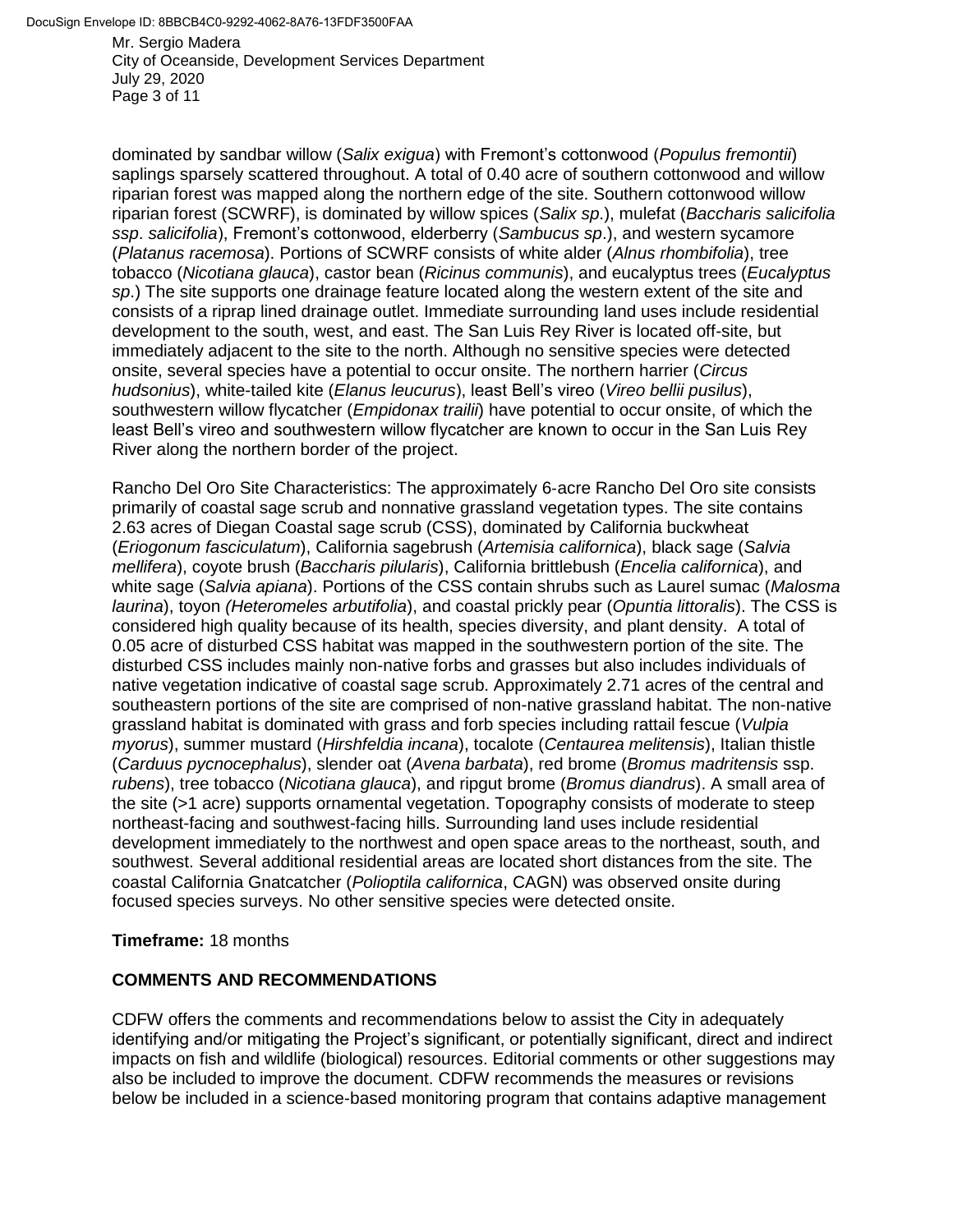DocuSign Envelope ID: 8BBCB4C0-9292-4062-8A76-13FDF3500FAA

Mr. Sergio Madera City of Oceanside, Development Services Department July 29, 2020 Page 4 of 11

strategies as part of the Project's CEQA mitigation, monitoring and reporting program (Public Resources Code, § 21081.6 and CEQA Guidelines, § 15097).

#### **I. Project Description, Environmental Setting, Mitigation Measure, and Related Impact Shortcoming**

### **COMMENT #1: Least Bell's Vireo Impact Assessment**

**Issue:** The Biological Resources Assessment (Carlson Strategic Land Solutions 2020) that least Bell's vireo (*Vireo bellii pusillus*, LBV), a species listed as endangered by both the state (CDFW) and federal (USFWS) governments has a high potential to occur onsite with potentially suitable breeding habitat onsite. CDFW concurs with this assessment. Species-specific surveys have not been done for the LBV, which is known to occur within the San Luis Rey River which directly abuts the Rio Rockwell site. Approximately 9.56 acres of the impact site is located within federal designated critical habitat for LBV. Conversion of this habitat from Hardline Preserve to dense residential community with outdoor community amenities would adversely affect any occurring LBV.

**Specific Impact:** Construction and occupancy of the residential area could have a direct, indirect and cumulative impact on any residing least Bell vireo population in the area. Management activities of the biological open space buffer are not specified in the MND documents; thus, they may impact or result in take of the LBV.

**Why the impact would occur:** Page 14 of the Initial Study/Mitigated Negative Declaration (IS/MND) states that the project construction would include fill to raise the area and subsequent grading, as well as excavation at the northern rear of the site for an underground stormwater detention and treatment vault. Building construction would also include architectural coating, paving, and improvements to existing sidewalks, curb and gutters. The Project proposes housing where backyards and balconies will face the open space buffer, as well as high-use outdoor activity areas, such as open park areas, a dog park and barbecue cooking area (Figures 24 and 24 of the IS/MND).

**Evidence impact would be significant:** The LBV is a state and federally endangered species and is a wetland obligate species. Impact to its very limited and sensitive habitat could result in declines to the already endangered population. Human activities from residents may adversely affect the LBV with increased noise, lighting, and presence of pets.

### **Recommended Potentially Feasible Mitigation Measure(s)**

While the project makes provisions in MMBIO-2 for avoidance of grading activities during the breeding season, the project does not state how it will minimize indirect impacts from human activity.

**Mitigation Measure #1:** CDFW recommends fencing a minimum of 6' tall along the northern border of the housing area to discourage trespassing into the open space as well as signage along the fencing stating the area is a sensitive biological area and should not be entered. Additionally, prohibition of off-leash pets would help offset this impact.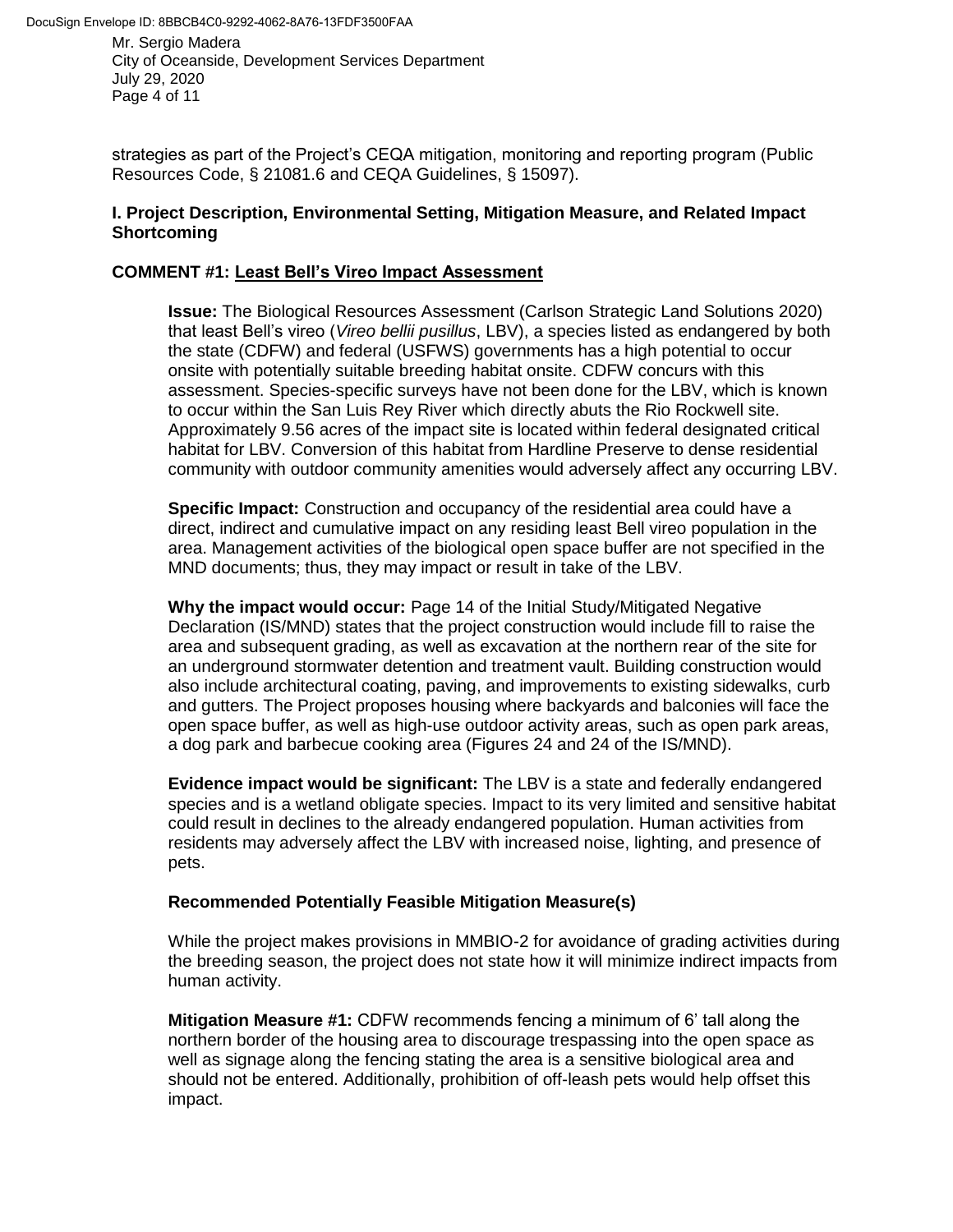City of Oceanside, Development Services Department July 29, 2020 Page 5 of 11

## **COMMENT #2: Southwestern Willow Flycatcher Assessment**

**Issue:** The MND materials do not list the southwestern willow flycatcher (*Empidonax extimus trailii*, SWF) as having a potential to occur onsite, though Figure 3-3 of the Oceanside Subarea Plan indicates that SWF is known to occur within the San Luis Rey River just north of the project area. Mitigation measures for SWF are not addressed in the MND materials.

**Specific Impact:** Construction and occupancy of the residential area could have a direct, indirect and cumulative impact on any residing Southwestern Willow Flycatcher population in the area. Management activities of the biological open space buffer are not specified in the MND documents; thus, they may impact or result in take of the SWF.

**Why the impact would occur:** Page 14 of the Initial Study/Mitigated Negative Declaration states that the project construction would include fill to raise the area and subsequent grading, as well as excavation at the northern rear of the site for an underground stormwater detention and treatment vault. Building construction would also include architectural coating, paving, and improvements to existing sidewalks, curb and gutters.

**Evidence impact would be significant:** The southwestern willow flycatcher is a state and federally endangered species and is a wetland obligate species. Impact to its very limited and sensitive habitat could result in declines to the already endangered population.

**Mitigation Measure #2:** While the project makes provisions in MMBIO-2 of the IS/MND for avoidance of grading activities during the breeding season for other bird species, SWF should be listed as well. Additionally, the project does not state how it will minimize indirect impacts from human activity. CDFW recommends fencing a minimum of 6' high along the northern border of the housing area to discourage trespassing into the open space as well as signage along the fencing stating the area is a sensitive biological area and should not be entered. Additionally, prohibition of off-leash pets would help offset this impact.

### **COMMENT #4: Management of Open Space Biological Buffer and Offsite Preserve**

**Issue:** The MND materials do not state how the Open Space biological buffer or the offsite Rancho del Oro Preserve will be maintained.

**Specific Impact:** The Rio Rockwell site will be surrounded by significant human use. Without an HMP in place and a commitment by the City to perform active management and monitoring, the open space buffer and thereby the sensitive natural resources therein will be subject to trespassing, invasive species, litter, etc. Additionally, the Rancho del Oro site is proposed as a new hardline preserve area due to its value in adding to the California gnatcatcher corridor within the Oceanside SAP. With no HMP in place and no active management, this area is also subject to degradation, and thus loss in value to the conservation of the CAGN and its habitat.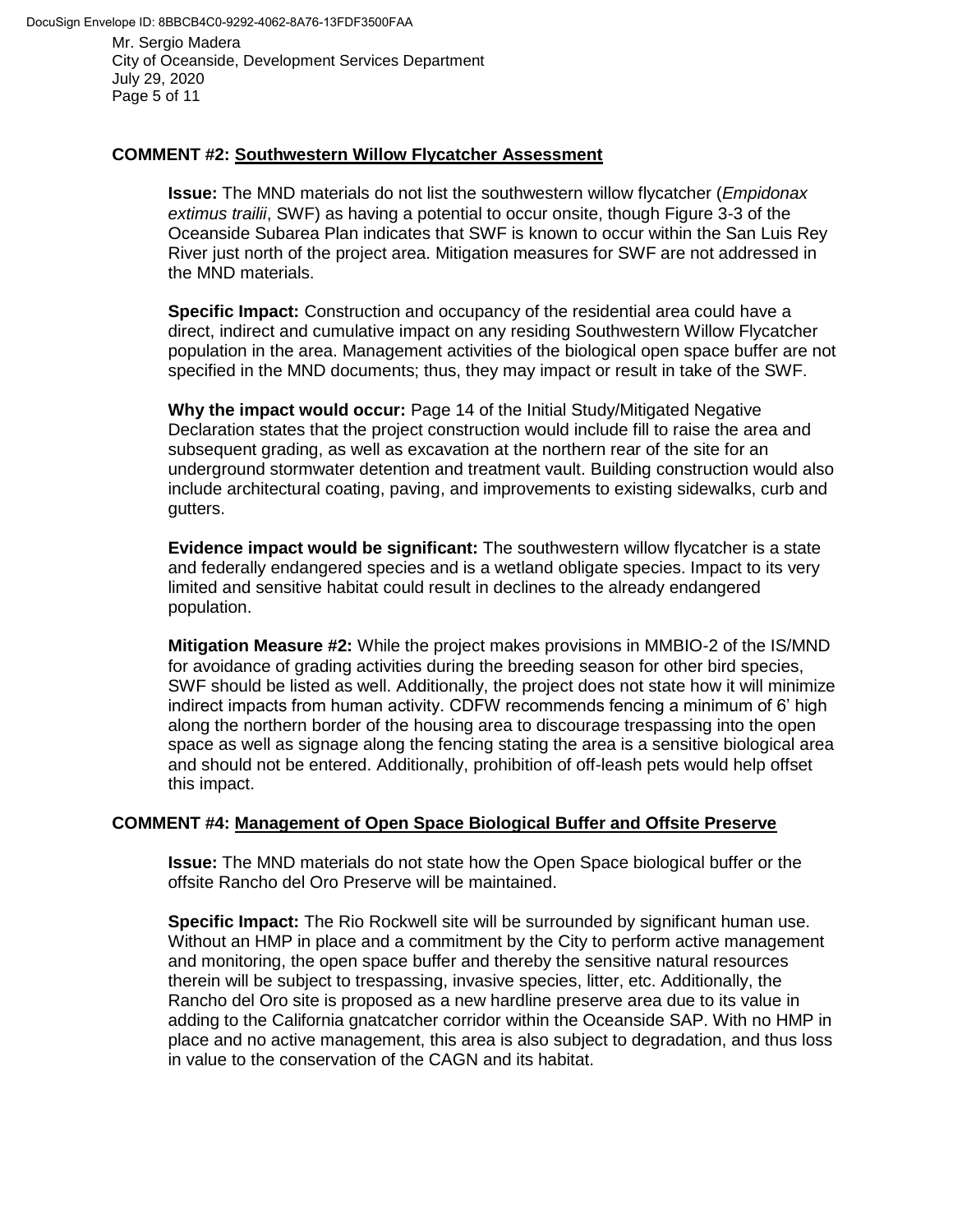City of Oceanside, Development Services Department July 29, 2020 Page 6 of 11

> **Why the impact would occur:** The construction of a residential community facilitates various anthropogenic impacts to the habitat, such as litter, pet feces, introduction of invasive species, etc.

**Evidence impact would be significant:** 5-18 of the SAP states,

*Mitigation for Unavoidable Impacts. To achieve the no net loss standard, mitigation for unavoidable impacts (e.g., wetland habitat creation) should preferably occur onsite or within the affected drainage and/or watershed. Offsite mitigation may occur as long as the mitigation site contributes to the City's preserve design and has biological function and value (e.g., by adjacency to other preserve areas). All wetland mitigation sites shall be designated as Preserve, be protected by conservation easements, and be managed in perpetuity for their biological resources and value. (emphasis added)*

There also needs to be an assured funding source in order for these areas to maintain their biological value.

Furthermore, the SAP states,

*5.1.5 Habitat Conserved in Conjunction with Private Development In addition to existing private mitigation banks, mitigation areas, and homeowners' association open space, implementation of this SAP will result in the conservation of other privately owned habitat (see Section 5.5). The conservation of these lands will occur through onsite avoidance and/or offsite mitigation. These mitigation lands will be protected by conservation easements established in conjunction with the City's review and approval process for development projects and shall be managed and monitored pursuant to the SAP. (emphasis added)*

**Recommended Potentially Feasible Mitigation Measure(s)**

**Mitigation Measure #3:** A conservation easement should be processed, an HMP prepared and adopted, and there needs to be a reliable funding source for both mitigation areas prior to initiating construction. Any restoration, enhancement and management activities should be delineated within these plans.

### **COMMENT #: Open Space Biological Buffer and Fuel Modification Overlap**

**Issue:** The 100' Biological buffer is proposed to overlap with the fuel modification buffer

**Specific impact:** The IS/MND states on page 14 that the Project will contain "156,623 SF of fuel modification/biological buffer", indicating that these buffers may overlap. Fuel modification activities such as brush clearing, mowing and tree-trimming can adversely affect both the vegetation and any sensitive species onsite.

**Why the impact would occur:** There is no specific language indicating that the biological buffer will be separate from the fuel modification buffer. If there is no designation, fuel modification activities may occur within the sensitive biological area.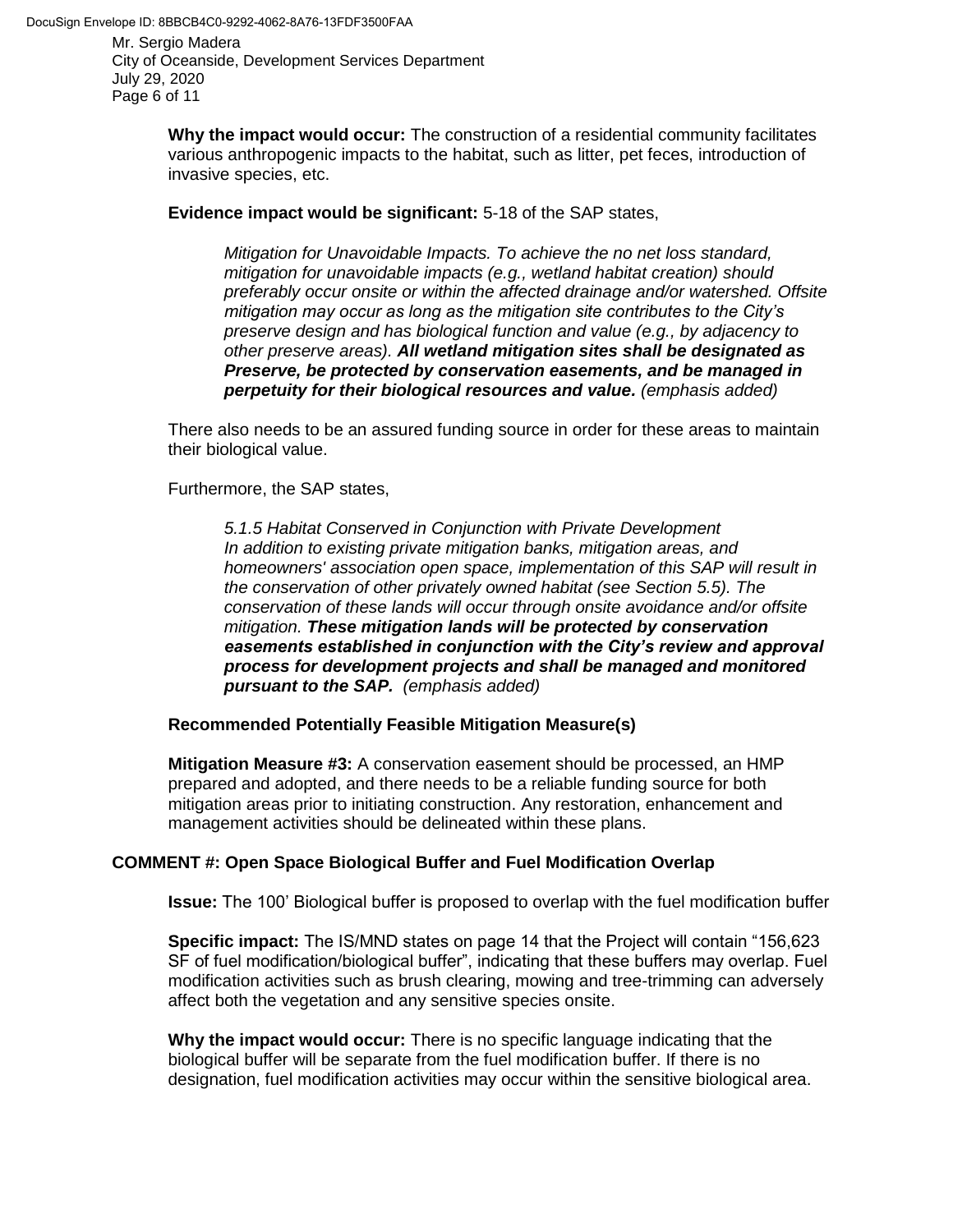City of Oceanside, Development Services Department July 29, 2020 Page 7 of 11

> **Evidence the impact would be significant:** Section 5, page18 of the Finalized Oceanside Subarea Plan states,

*Conservation and Buffer Requirements along the San Luis Rey River. Wherever development or other discretionary actions are proposed in or adjacent to riparian habitats along the San Luis Rey River, the riparian area and/or other wetlands and associated natural habitats shall be designated as biological open space and incorporated into the Preserve. In addition, a minimum 100-foot biological buffer shall be established for upland habitats, beginning at the outer edge of riparian vegetation. The following uses are prohibited in the 100-foot biological buffer: (1) new development, (2) new pedestrian and bike trails or passive recreational uses not already planned, and (3) fuel modification activities for new development. (emphasis added)*

More broadly, Section 5.2.5 of the Subarea Plan states,

*Fuel breaks and fuel modification zones shall not be permitted in biological and planning buffers, and cannot be counted as biological open space for the purpose of determining onsite or offsite mitigation credit.*

#### **Recommended Potentially Feasible Mitigation Measure(s)**

#### **Mitigation Measure #4:**

The MND materials do not state exactly where the biological buffer ends and where the fuel modification buffer begins. The plan should specify this location and that no fuel modification activities should occur within the biological buffer. The City should verify that sufficient mitigation has been provided for project impacts, such that no mitigation credit is being given for fuel management areas.

### **II. Mitigation Measure or Alternative and Related Impact Shortcoming**

### **COMMENT #: Insufficient Mitigation for Impacts to Riparian Habitat**

**Issue:** The Project site contains 9.56 acres of designated critical habitat for the LBV, of which contains 1.06 acres of riparian habitat. The MND materials state that 0.76 acre of this habitat will be mitigated at a 1:1 ratio.

**Specific Impact:** Construction of the residential community will result in direct take of 0.76 acre of sandbar willow thicket, located in the central portions of the site, as well as indirect impacts to 0.40 acre of southern cottonwood and willow riparian forest.

**Why the impact would occur:** The entirety of the 0.76 acre of sandbar willow thicket will be removed for the construction of the residential community and the 0.40 acre of southern cottonwood and willow riparian forest may be indirectly impacted by construction activities, such as construction dust and site runoff due to the proposed raised elevation of the site.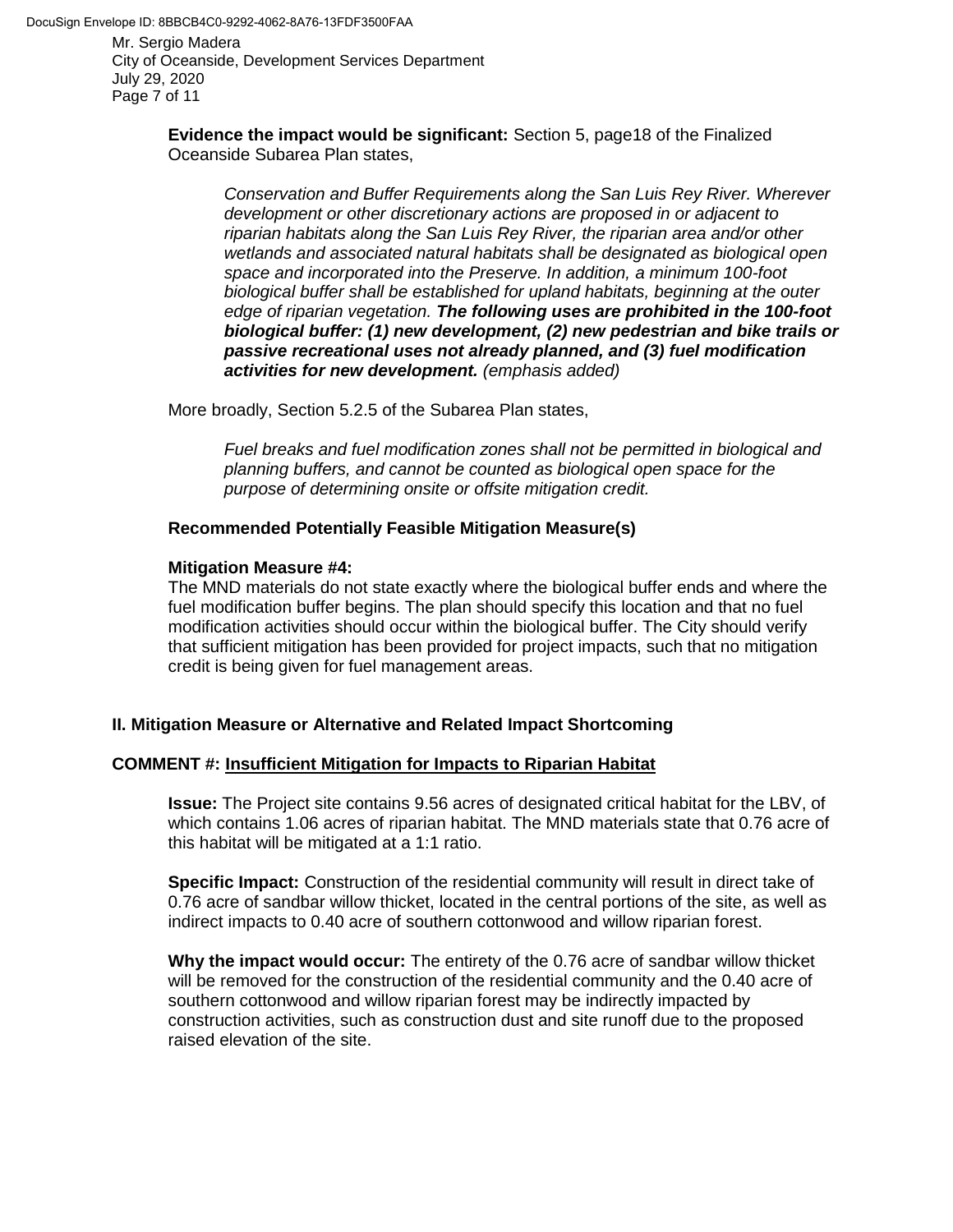City of Oceanside, Development Services Department July 29, 2020 Page 8 of 11

> **Evidence the impact would be significant:** These vegetation community types are considered critical habitat for a number of endangered species, including the LBV and possibly SWF which are known to occur along the northern border of the impact areas.

## **Recommended Potentially Feasible Mitigation Measure(s)**

The BRA states,

*MM BIO-4: Prior to the issuance of grading permits on the Rio Rockwell Site, the Property Owner/Developer shall include in the landscape plans that the sandbar willow habitat found onsite will be replanted at a 1:1 ratio of planting riparian species (mulefat, willow sp.) into the riparian transitional area of the 100-foot buffer between the Project Site and the adjacent San Luis Rey River for no net loss of acreage function, and value, of a Draft Subarea Plan Habitat Group A.*

However, this habitat type should be subject to a 3:1 mitigation ratio, per the Oceanside SAP. A 3:1 ratio is also consistent for circumstances of impacts to habitat occupied by LBV, and is herein further recommended by CDFW. Specific measures should be taken to minimize dust and runoff to the nearby southern cottonwood and willow riparian forest.

**Mitigation Measure #5**: Table 5-2 of the Final Oceanside SAP states that any take of riparian habitat should mitigated at a ratio of 3:1. The project plan should specifically state the species to be used to revegetate the 100-foot buffer, to reflect the impacted willow thicket lost. The acreage should be increased to a 3:1 ratio, resulting in a total of 2.28 acres of riparian habitat to be planted onsite. Precautions to minimize dust during construction activities should be taken.

# **III. Editorial Comments and/or Suggestions**

- 1. Prior to the implementation of this project, provisions should be made for the enhancement and management-in-perpetuity of the onsite biological open space buffer and the offsite Preserve Area.
	- a. An HMP for these areas should specifically delineate any improvement and management activities, to include long-term monitoring for CAGN at the Rancho del Oro site.
- 2. We recommend the use of 'birdstrike' in the construction of homes facing the open space buffer to prevent collisions into windows from birds.

# **ENVIRONMENTAL DATA**

CEQA requires that information developed in environmental impact reports and negative declarations be incorporated into a database which may be used to make subsequent or supplemental environmental determinations. (Pub. Resources Code, § 21003, subd. (e).) Accordingly, please report any special status species and natural communities detected during Project surveys to the California Natural Diversity Database (CNDDB). The CNNDB field survey form can be found at the following link:

http://www.dfg.ca.gov/biogeodata/cnddb/pdfs/CNDDB\_FieldSurveyForm.pdf. The completed form can be mailed electronically to CNDDB at the following email address:

CNDDB@wildlife.ca.gov. The types of information reported to CNDDB can be found at the following link: [http://www.dfg.ca.gov/biogeodata/cnddb/plants\\_and\\_animals.asp.](http://www.dfg.ca.gov/biogeodata/cnddb/plants_and_animals.asp)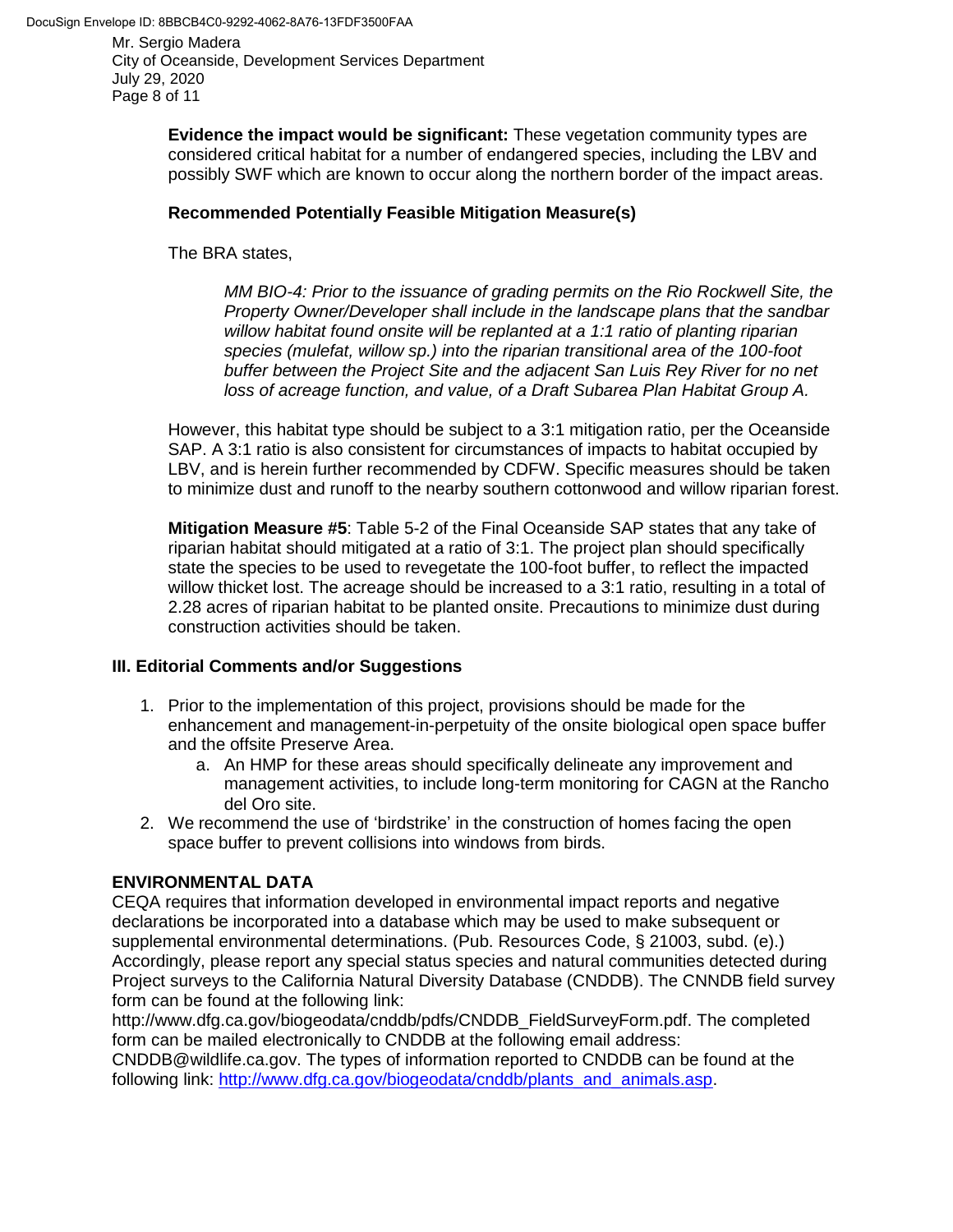DocuSign Envelope ID: 8BBCB4C0-9292-4062-8A76-13FDF3500FAA

Mr. Sergio Madera City of Oceanside, Development Services Department July 29, 2020 Page 9 of 11

### **FILING FEES**

The Project, as proposed, would have an impact on fish and/or wildlife, and assessment of filing fees is necessary. Fees are payable upon filing of the Notice of Determination by the Lead Agency and serve to help defray the cost of environmental review by CDFW. Payment of the fee is required in order for the underlying Project approval to be operative, vested, and final. (Cal. Code Regs, tit. 14, § 753.5; Fish & G. Code, § 711.4; Pub. Resources Code, § 21089.)

#### **CONCLUSION**

CDFW appreciates the opportunity to comment on the MND to assist the County in identifying and mitigating Project impacts on biological resources. Questions regarding this letter or further coordination should be directed to Melanie Burlaza, Environmental Scientist at [MelanieAnne.Burlaza@wildlife.ca.gov](mailto:MelanieAnne.Burlaza@wildlife.ca.gov)

Sincerely,

DocuSigned by: *Varid Mayer*  $\sum_{\text{D700B4520375406...}}$ Dave A. Mayer Environmental Program Manager South Coast Region

Attachments: Attachment A: Recommended Mitigation Measures

cc: Office of Planning and Research, State Clearinghouse, Sacramento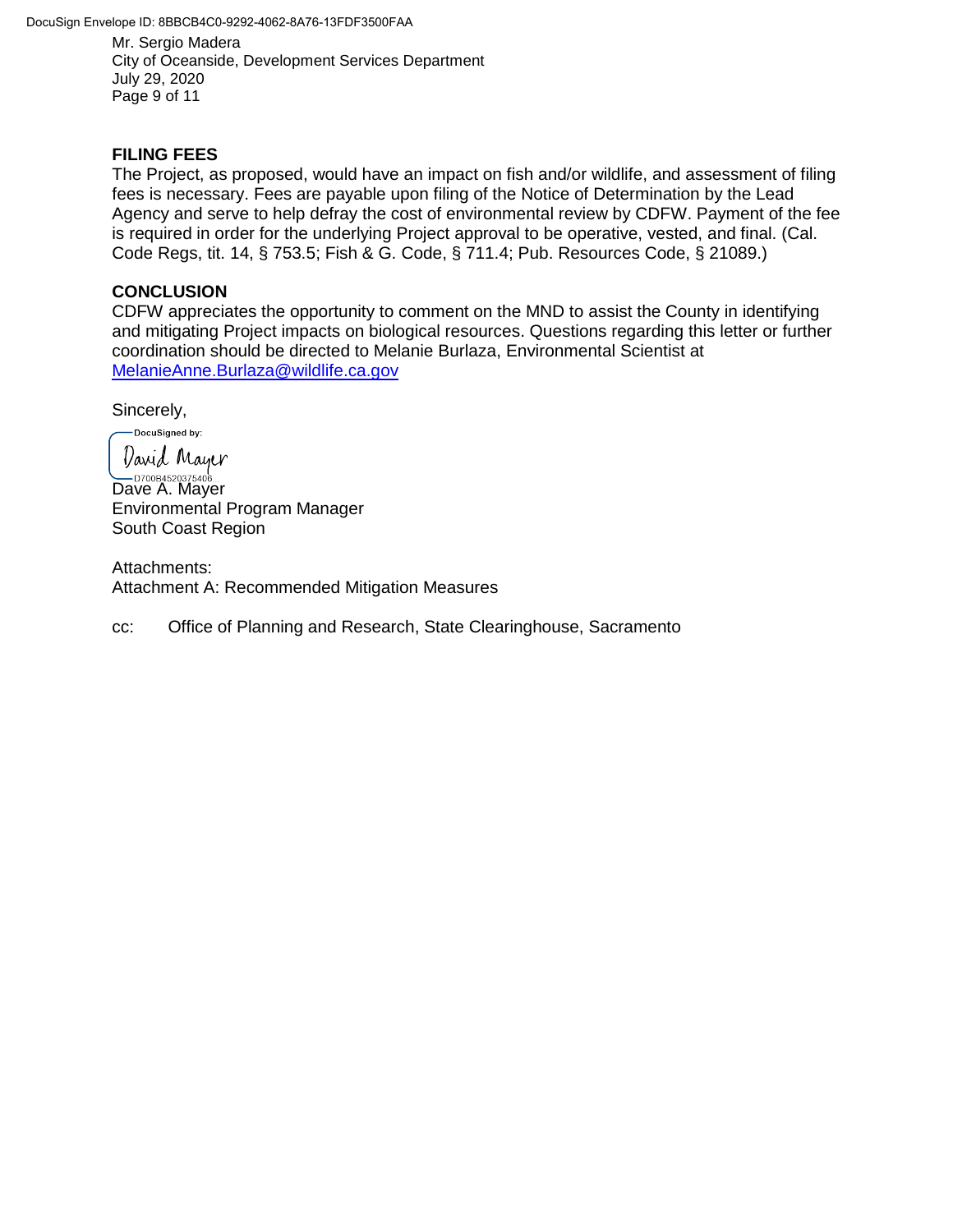DocuSign Envelope ID: 8BBCB4C0-9292-4062-8A76-13FDF3500FAA

Mr. Sergio Madera City of Oceanside, Development Services Department July 29, 2020 Page 10 of 11

# **REFERENCES**

- 1. California Environmental Quality Act (CEQA). California Public Resources Code in section 21000 et seq. The "CEQA Guidelines" are found in Title 14 of the California Code of Regulations, commencing with section 15000.
- 2. California Office of Planning and Research. 2009 or current version. CEQA: California Environmental Quality Act. Statutes and Guidelines, § 21081.6 and CEQA Guidelines, § 15097, §15126.4(2)
- 3. Fish & Game Code §3503
- 4. USFWS. 1994. Endangered and Threatened Wildlife and Plants; Designation of Critical Habitat for the Least Bell's Vireo. February 2, 1994. Final Rule. Federal Register 59: 4845-4867.
- 5. City of Oceanside 2010. Oceanside Draft MHCP Subarea Plan <http://www.ci.oceanside.ca.us/gov/dev/planning/subarea.asp>